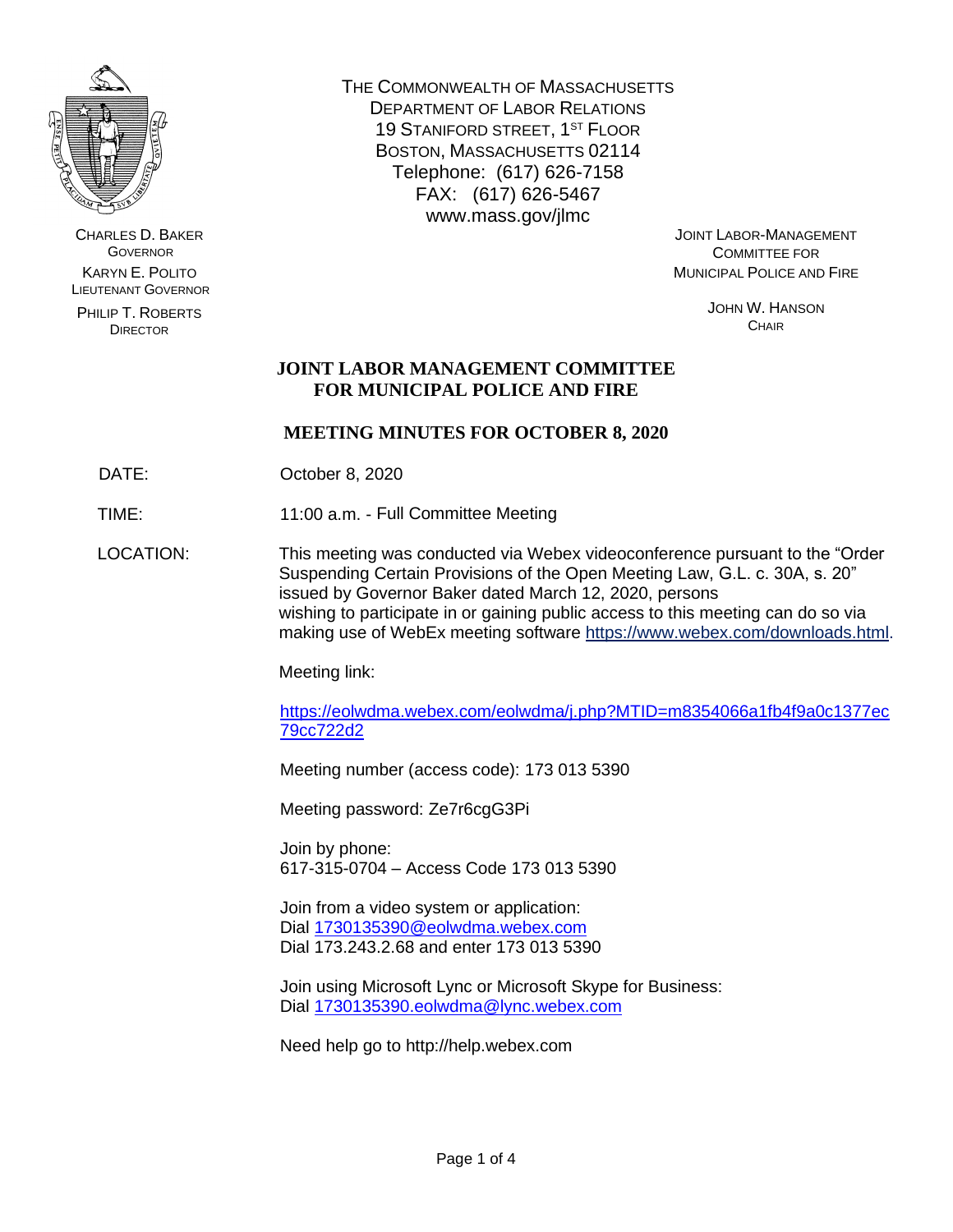**Committee Members Present:** Chairman Hanson; Police**:** Perreira; Management: Goldsmith, Ansaldi, Yanakakis, Johnson, Mazzarella; Fire: M.Reddy

**Alternates Present:** Fire: Cross, Keene, Young; Police: Nelson, DeMille, Pedrini; Management: Bain, Aicardi, Frederickson, Mazzucco..

**Staff Present:** Cummings**,** Driscoll**,** Hubley, Morgado

**Others:** Philip Roberts (DLR), Jill Bertrand (DLR), John Robertson (MMA), Elizabeth Valerio, Jane Friedman, Elizabeth Pio, Adeline Jeneid, Chris Welch

### **OPEN SESSION**

Chairman Hanson called the meeting to order at 11:11 A.M.

The meeting is being recorded by Chairman Hanson

#### • **Administrative Updates**

#### Meeting Minutes:

o Vote to accept meeting minutes from September 24, 2020.

**Motion by Cross, second by Mazzarella: to approve the minutes of the September 24, 2020, full Committee meeting.**

**The Motion passed unanimously.**

#### • **Chairman's Report**

- $\circ$  Chairman Hanson informed the Committee that he, Senior Staff, and several members of the Committee, representing Police, Fire and Management met with the Legislature's Joint Committee on Public Service on Tuesday, September 29, 2020, via video-conference, and introduced the legislators to the JLMC and its history. Chairman Hanson thanked John Nelson for organizing the meeting.
- *Review and Act on the following Petition, Jurisdiction and Awaiting Funding List (AFL) Cases:*

| Case No.       | Organization          | <b>Mediator/Sr. Staff</b> | <b>Topic/Vote/Action</b> |
|----------------|-----------------------|---------------------------|--------------------------|
| 1. JLM-20-7879 | <b>Shirley Police</b> | DC, DJM                   | Funded/Remove            |

Mr. Morgado briefed the Committee.

**Motion by Mayor Mazzarella, second by Perreira: to remove the case from the Committee's docket as the Town has funded the contract.** 

#### **The Motion passed unanimously.**

2. JLM-19-7091 New Bedford Police DC, DJM Vote to Arbitration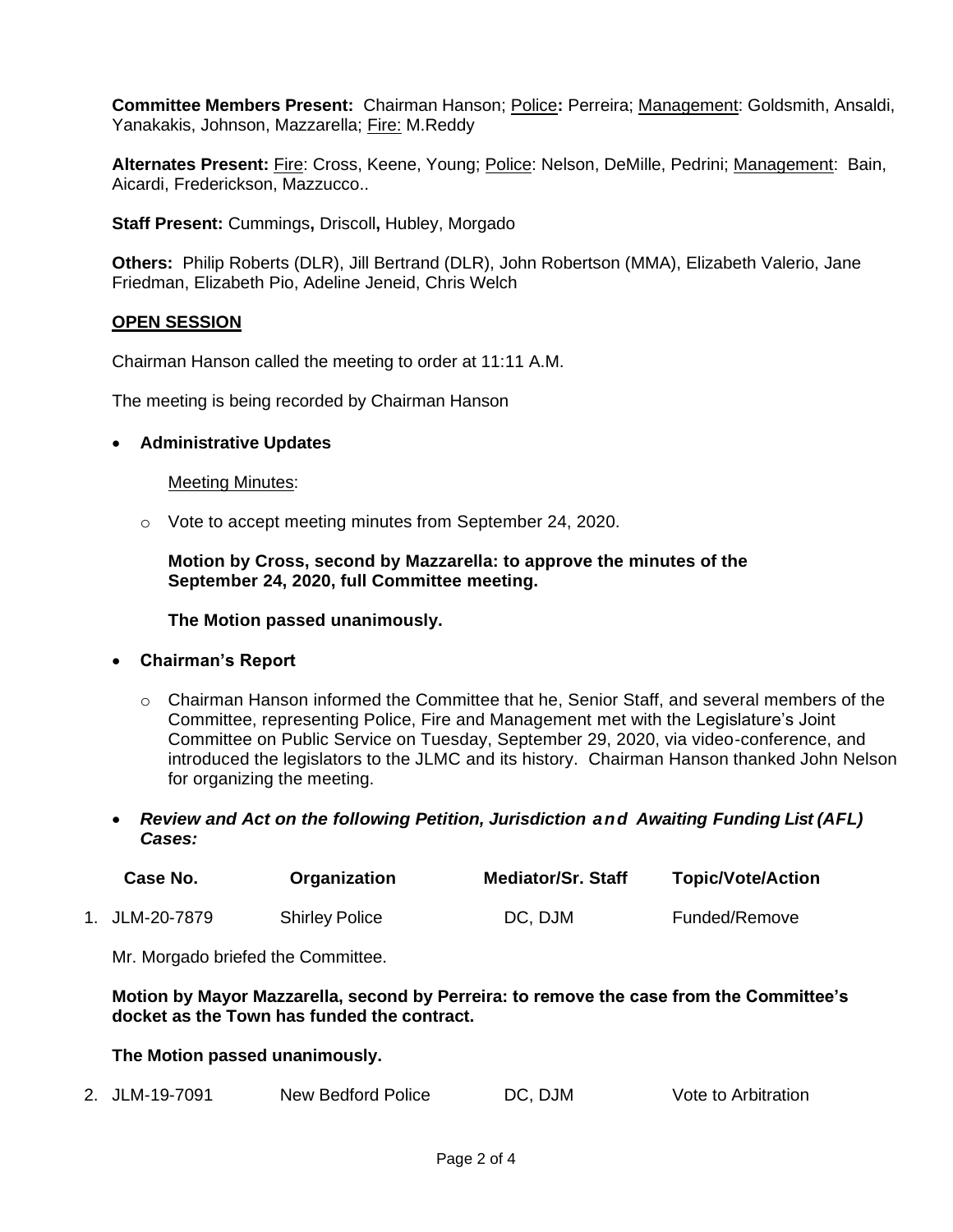**Mayor Mazzarella made the following motion: I move that the Committee request an opinion from any counsel that may be made available to the Committee on the following issues: (1) does the Committee have the authority under the provisions of Section 3(c) of Chapter 589 of the Acts of 1987 to take jurisdiction in the dispute over the city's proposal to remove captains from the bargaining unit? (2) if the Committee has taken jurisdiction over such a dispute, does it then have exclusive jurisdiction over said dispute? (3) after it has taken jurisdiction, may the Committee exclude said dispute from the issues for arbitration solely on the grounds that it is defined as a permissive subject of bargaining under G.L. c.150E? (4) if the Committee has exclusive jurisdiction over said dispute, does it effectively deprive the city of a remedy by excluding it from the issues for arbitration?** 

## **The Motion did not receive a second.**

Mayor Mazzarella offered to make a motion to send the case to arbitration pending a request for an opinion from counsel. Mr. Perreira objected. A discussion ensued. Among other things, Mayor Mazzarella cited a conflict between the provisions of G.L. c.150E and Section 3(c) of Chapter 589 of the Acts of 1987 and suggested that the Committee needed clarification. Mr. Perreira stated his objections and reasoning. Chairman Hanson stated his reasoning for upholding the decision of the 3(a) panel to exclude from arbitration the City's issue of removing police captains from the bargaining unit. Chairman Hanson posed a question to DLR Executive Director Philip Roberts about the process at DLR for removing individuals from a bargaining unit. Mr. Philips explained the process. Mr. Philips also suggested that DLR Chief Counsel, Jill Bertrand, was available to research the issue in this case. Chairman Hanson informally suggested an amendment to Mayor Mazzarella's earlier motion that would modify the request for a legal opinion.

Mayor Mazzarella withdrew his previous Motion and offered a new motion.

**Motion by Mazzarella, second by Hanson: to find that in the matter of the New Bedford Police Union and the City of New Bedford – JLM-19-7091, that there is an apparent exhaustion of the processes of collective bargaining which constitutes a potential threat to public welfare and that the Committee vote to send this case to mediation-arbitration by a tripartite panel consisting of Michael Perreira (Labor) and Dean Mazzarella (Management) and/or other Committee members and/or senior staff that may be substituted as necessary by the respective Labor and/or Management Chairs pursuant to the rules, policies, and procedures of the Committee, and any other applicable provisions of law, and a neutral selected in accordance with the Committee's rules, policies and procedures, on an issue by issue basis, with said issues having been identified at the October 5, 2020, hearing held pursuant to Section 1, Subsection 3(a), of Chapter 589 of the Acts of 1987. However, prior to moving this matter to arbitration, the Committee requests an opinion from any counsel that may be made available to the Committee on the following issues: (1) does the Committee have the authority under the provisions of Section 3(c) of Chapter 589 of the Acts of 1987 to take jurisdiction in the dispute over the city's proposal to remove captains from the bargaining unit? (2) if the Committee has taken jurisdiction over such a dispute, does it then have exclusive jurisdiction over said dispute? (3) after it has taken jurisdiction, may the Committee exclude said dispute from the issues for arbitration? (4) if the Committee has exclusive jurisdiction over said dispute, does it effectively deprive the city of a remedy by excluding it from the issues for arbitration?** 

**Chairman Hanson called for roll call vote on the Motion. Mr. Perreira voted in the negative. Mayor Mazzarella voted in favor. Chairman Hanson voted in favor. The Motion passed by a 2-1 margin.**

Chairman Hanson directed that Chief Counsel Bertrand should deliver her opinion to the Committee for the November 12, 2020 meeting. Chairman Hanson further directed that, if the Parties wished to file briefs, they must do so by October 22, 2020.